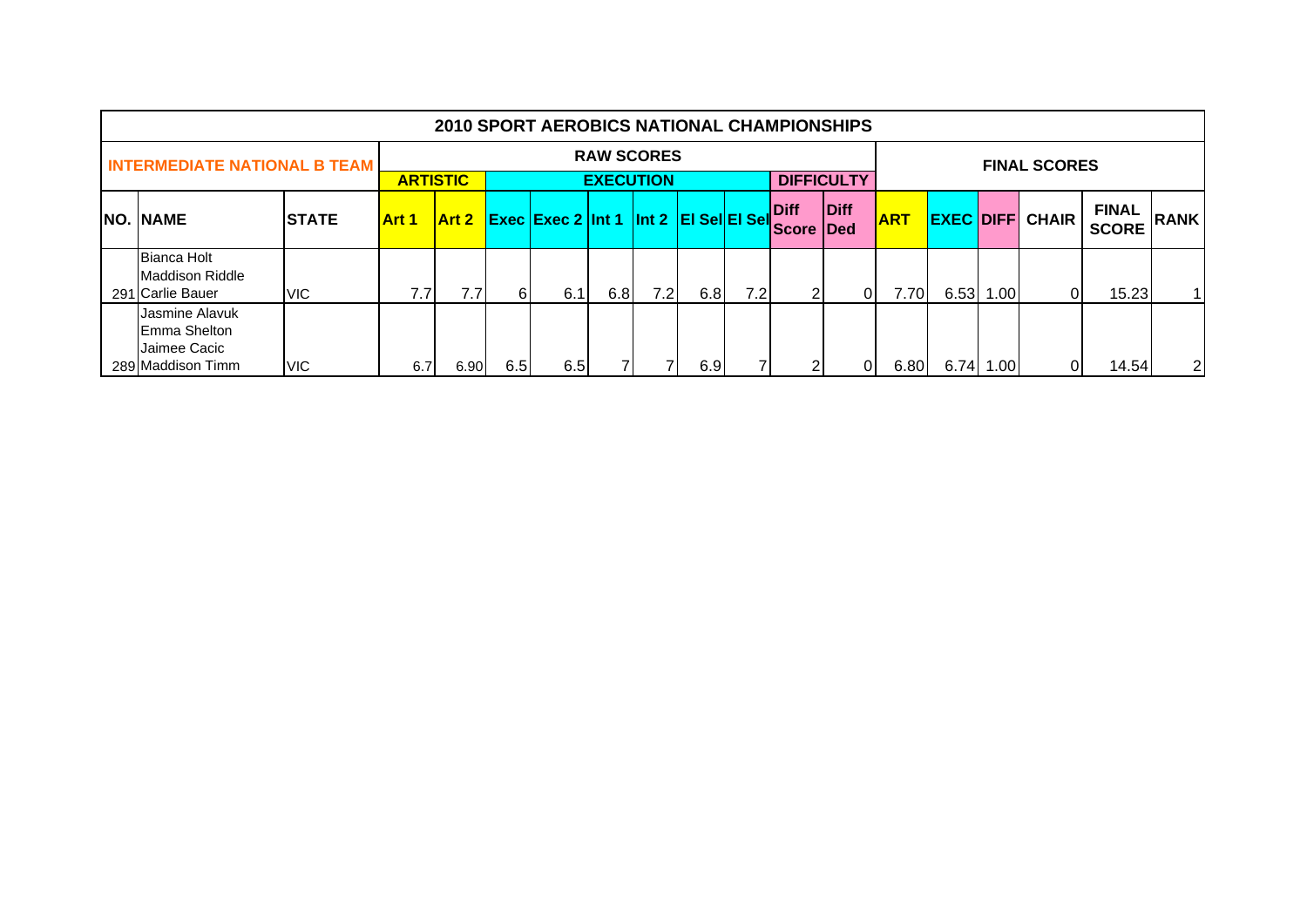|     |                                                    |              |                  |              |      | <b>2010 SPORT AEROBICS NATIONAL CHAMPIONSHIPS</b> |                   |     |     |     |                                   |                   |            |                   |           |                     |                   |   |
|-----|----------------------------------------------------|--------------|------------------|--------------|------|---------------------------------------------------|-------------------|-----|-----|-----|-----------------------------------|-------------------|------------|-------------------|-----------|---------------------|-------------------|---|
|     | <b>JUNIOR NATIONAL B PAIR</b>                      |              |                  |              |      |                                                   | <b>RAW SCORES</b> |     |     |     |                                   |                   |            |                   |           | <b>FINAL SCORES</b> |                   |   |
|     |                                                    |              | <b>ARTISTIC</b>  |              |      |                                                   | <b>EXECUTION</b>  |     |     |     |                                   | <b>DIFFICULTY</b> |            |                   |           |                     |                   |   |
|     |                                                    |              |                  |              |      |                                                   |                   |     |     |     | <b>Diff</b>                       | <b>Diff</b>       |            |                   |           |                     | <b>FINAL</b>      |   |
|     | <b>NO. NAME</b>                                    | <b>STATE</b> | Art 1            | <b>Art 2</b> |      | <b>Exec Exec 2 Int 1</b>                          |                   |     |     |     | Int 2   El Sel El Sel Score   Ded |                   | <b>ART</b> | <b>EXEC DIFFI</b> |           | <b>CHAIR</b>        | <b>SCORE RANK</b> |   |
| 257 | Simone Ballard<br>Katie Underwood                  | QLD          | 7.4 <sub>1</sub> | ا3.          | 5.61 | 5.5                                               | 6.2               | 6.2 | 6.2 | 6.3 | 2.4                               | <sup>0</sup>      | 7.35       |                   | 5.89 1.20 | 01                  | 14.44             | 1 |
| 255 | Montana Zillfleisch<br>Jasmine Meehan-Stubbs       | QLD          | 6.5              | 6.6          | 5.7  | 5.7                                               | 6.2               | 6.1 | 6.3 | 6.2 | 2.1                               | $\Omega$          | 6.55       |                   | 5.95 1.05 | 01                  | 13.55             | 2 |
| 253 | Naomi <sub>VIC</sub><br>Vanessa Jackson<br>Taranto |              | 6.8              | 6.7          | 5.1  | 5.3                                               | 6.3               | 6.1 | 61  | 6.1 | 2.2                               | 01                | 6.75       |                   | 5.67 1.10 | 01                  | 13.52             | 3 |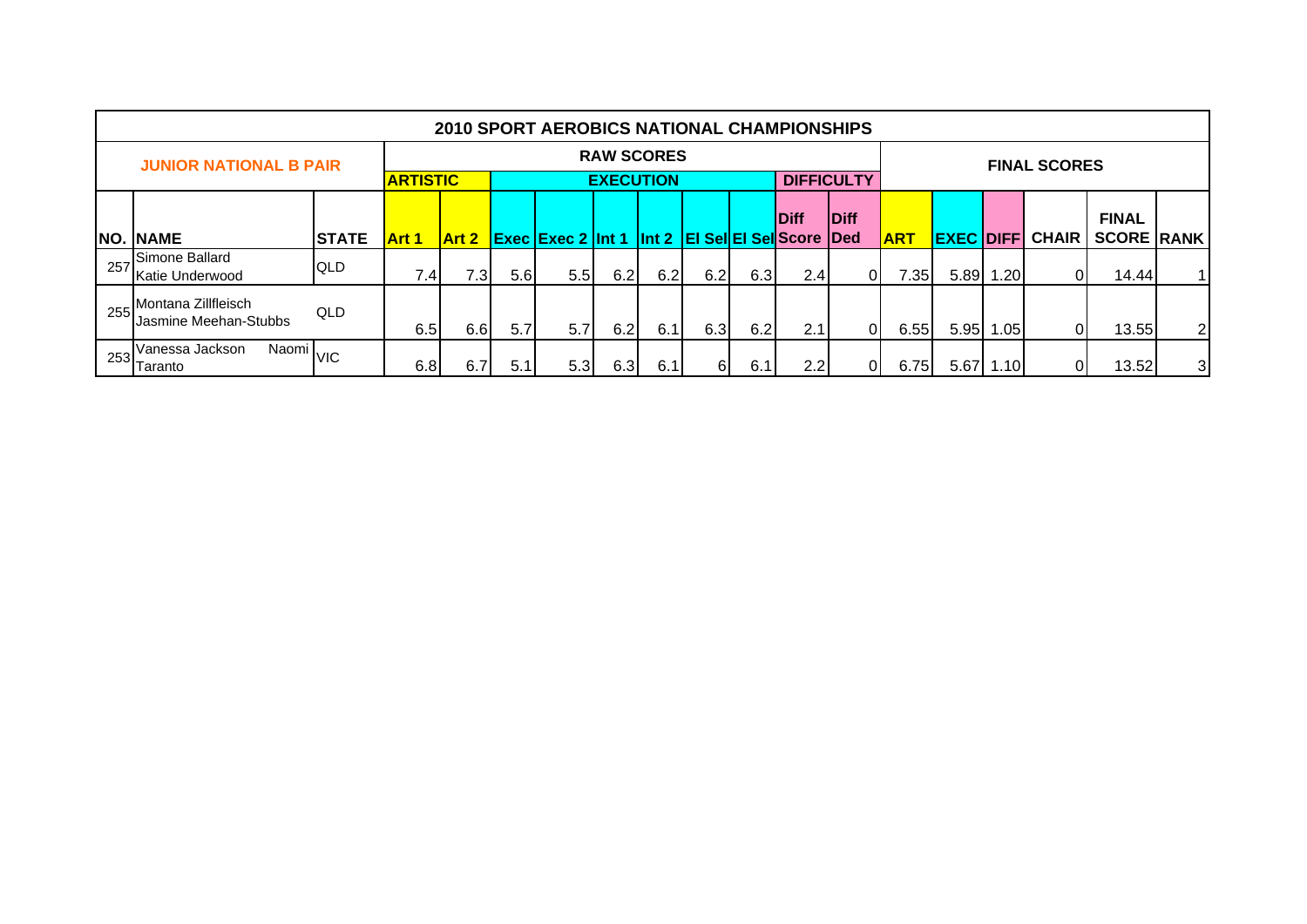|                                                                                                           |                                                     |      |                                                          |                                                                               |  | <b>2010 SPORT AEROBICS NATIONAL CHAMPIONSHIPS</b> |  |      |            |  |                        |                              |             |           |                     |       |    |
|-----------------------------------------------------------------------------------------------------------|-----------------------------------------------------|------|----------------------------------------------------------|-------------------------------------------------------------------------------|--|---------------------------------------------------|--|------|------------|--|------------------------|------------------------------|-------------|-----------|---------------------|-------|----|
|                                                                                                           | <b>RAW SCORES</b><br><b>ADULT NATIONAL B TEAM</b>   |      |                                                          |                                                                               |  |                                                   |  |      |            |  |                        |                              |             |           | <b>FINAL SCORES</b> |       |    |
|                                                                                                           |                                                     |      | <b>DIFFICULTY</b><br><b>ARTISTIC</b><br><b>EXECUTION</b> |                                                                               |  |                                                   |  |      |            |  |                        |                              |             |           |                     |       |    |
| Diff<br>Exec Exec 2 Int 1 Int 2 EI Sel EI Sel<br>Art 2<br><b>Art 1</b><br><b>NO. NAME</b><br><b>STATE</b> |                                                     |      |                                                          |                                                                               |  |                                                   |  | Diff | <b>ART</b> |  | <b>EXEC DIFF CHAIR</b> | <b>FINAL</b><br><b>SCORE</b> | <b>RANK</b> |           |                     |       |    |
|                                                                                                           | Lauren Bliem<br>Jade Darrington<br>295 Akice Stooke | VIC. | 6.7                                                      | <b>Score Ded</b><br>1.5<br>6I<br>6.8<br>5.8<br>6.7<br>$^{\prime}$ .1'<br>6.70 |  |                                                   |  |      |            |  |                        |                              | 01<br>6.70I | 6.40 0.75 | 0.1                 | 13.75 | 11 |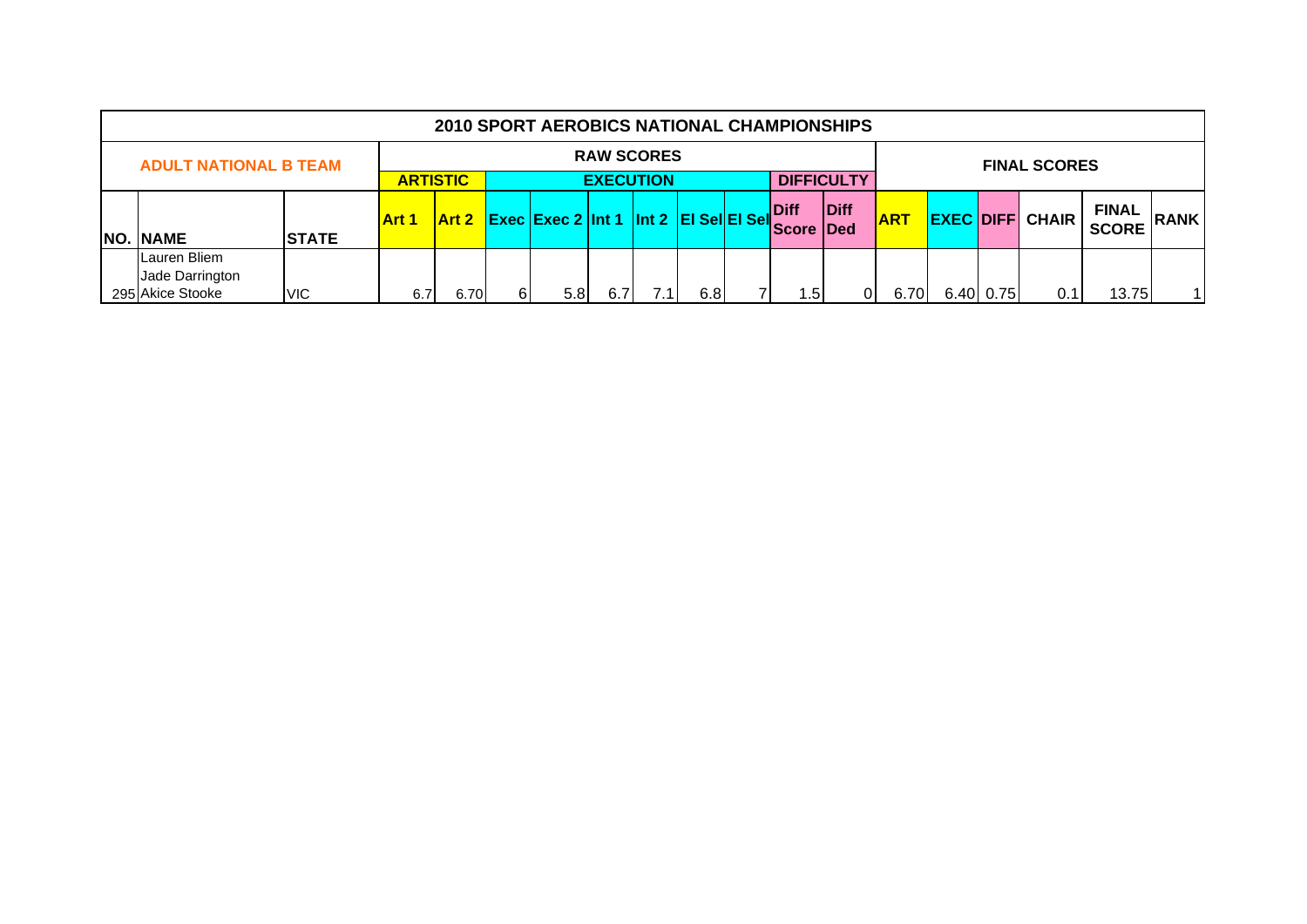|                                              |              |              |                                                                                                |     | <b>2010 SPORT AEROBICS NATIONAL CHAMPIONSHIPS</b> |                                       |     |      |      |     |                   |            |                  |       |                     |                                   |                |
|----------------------------------------------|--------------|--------------|------------------------------------------------------------------------------------------------|-----|---------------------------------------------------|---------------------------------------|-----|------|------|-----|-------------------|------------|------------------|-------|---------------------|-----------------------------------|----------------|
| <b>ADULT NATIONAL A PAIR</b>                 |              |              | <b>ARTISTIC</b>                                                                                |     |                                                   | <b>RAW SCORES</b><br><b>EXECUTION</b> |     |      |      |     | <b>DIFFICULTY</b> |            |                  |       | <b>FINAL SCORES</b> |                                   |                |
| <b>NO. NAME</b>                              | <b>STATE</b> | <b>Art 1</b> | <b>IDiff</b><br><b>Diff</b><br><b>Exec Exec 2 Int 1 Int 2 EI Sel EI Sel Score Ded</b><br>Art 2 |     |                                                   |                                       |     |      |      |     |                   | <b>ART</b> | <b>EXEC DIFF</b> |       | <b>CHAIR</b>        | <b>FINAL</b><br><b>SCORE RANK</b> |                |
| Priscilla Pickering<br>276 Stephanie Barlett | <b>QLD</b>   | 8.5          | 8.6 <sub>1</sub>                                                                               | 6.4 | 6.7                                               | 7.2                                   | 7.5 | 7.2I | 7.4  | 31  | 01                | 8.55       | $6.94$ 1         | l.50l | 0.05                | 16.94                             | 11             |
| Zoe Dawe<br>274 Shayliesh Emmett             | <b>VIC</b>   | 8.1          | 7.9I                                                                                           | 6.5 | 6.9                                               | 7.4                                   | 7.4 | 7.4I | 7.5I | 2.9 | 01                | 8.00       | 7.06             | 1.45  | 0I                  | 16.51                             | 2 <sub>l</sub> |
| <b>Grace Sweeney</b><br>278 Monica Sweeney   | <b>QLD</b>   | 81           | 7.9                                                                                            | 6   | 6.1                                               | 6.7                                   |     | 6.81 | 7.2I | 3.3 | 01                | 95۱.'      | 6.48             | 1.65  | 01                  | 16.08                             | 3 <sup>l</sup> |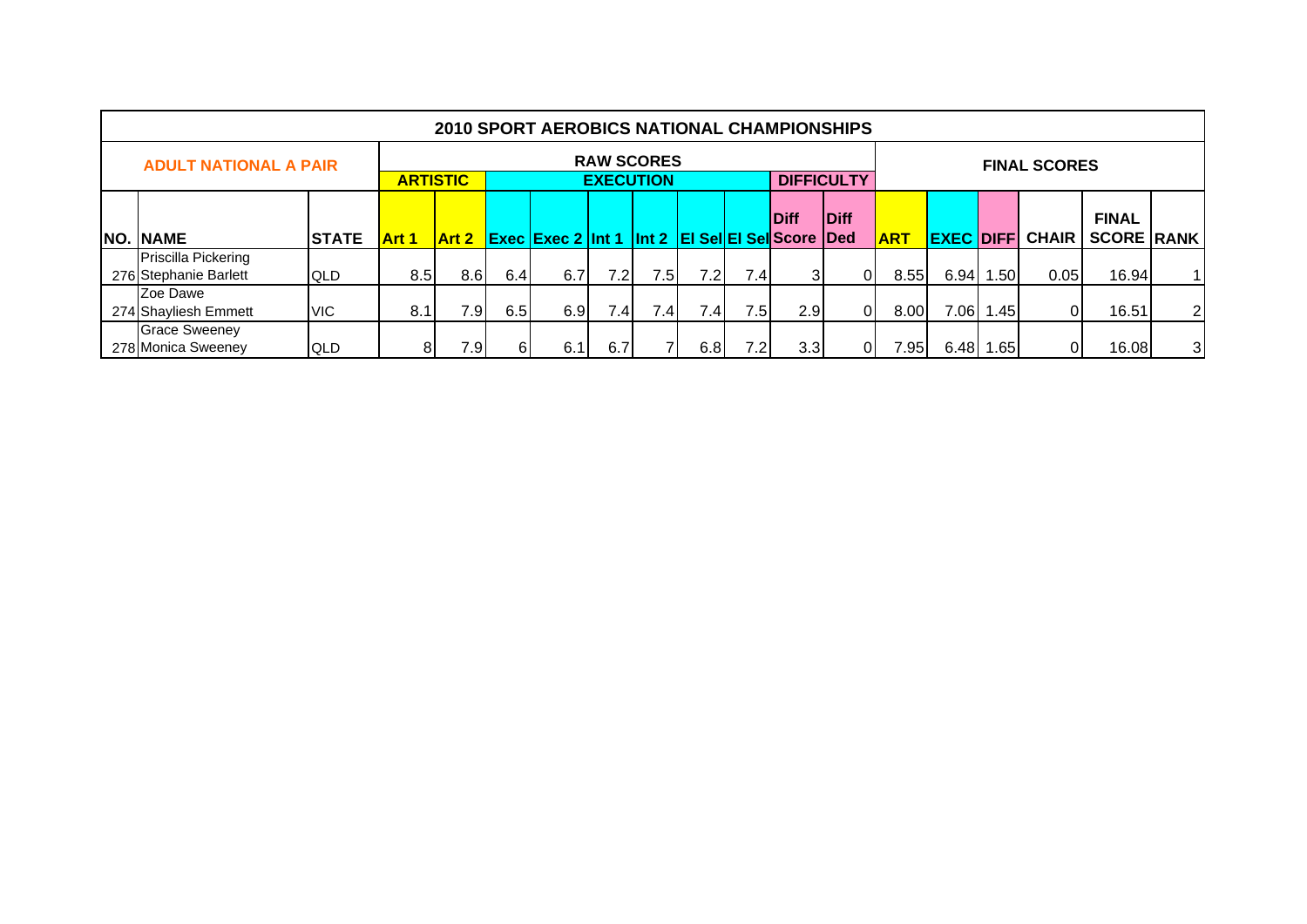|                                         |              |              |                                                                                                                         |      | <b>2010 SPORT AEROBICS NATIONAL CHAMPIONSHIPS</b> |                   |     |     |             |     |                   |       |      |              |                     |       |                |
|-----------------------------------------|--------------|--------------|-------------------------------------------------------------------------------------------------------------------------|------|---------------------------------------------------|-------------------|-----|-----|-------------|-----|-------------------|-------|------|--------------|---------------------|-------|----------------|
| <b>INTERMEDIATE NATIONAL B PAIR</b>     |              |              |                                                                                                                         |      |                                                   | <b>RAW SCORES</b> |     |     |             |     |                   |       |      |              | <b>FINAL SCORES</b> |       |                |
|                                         |              |              | <b>ARTISTIC</b>                                                                                                         |      |                                                   | <b>EXECUTION</b>  |     |     |             |     | <b>DIFFICULTY</b> |       |      |              |                     |       |                |
|                                         |              |              |                                                                                                                         |      |                                                   |                   |     |     | <b>Diff</b> |     |                   |       |      | <b>FINAL</b> |                     |       |                |
| <b>NO. NAME</b>                         | <b>STATE</b> | <b>Art 1</b> | <b>Diff</b><br><b>Exec Exec 2 Int 1 Int 2 EI Sel EI Sel Score Ded</b><br><b>EXEC DIFF</b><br><b>ART</b><br><b>Art 2</b> |      |                                                   |                   |     |     |             |     |                   |       |      | <b>CHAIR</b> | <b>SCORE RANK</b>   |       |                |
| Melissa Burnell<br>259 Alice Roe        | <b>VIC</b>   | 7.8          | 7.7 <sub>1</sub>                                                                                                        | 6.4  | 6.2                                               | 6.6               | 6.5 | 6.6 | 6.6         | 31  | ΟI                | 7.751 | 6.44 | l.50l        | 01                  | 15.69 | 11             |
| Deborah Greenbaum<br>261 Samantha Panos | <b>NSW</b>   | 6.2          | 5.9 <sub>1</sub>                                                                                                        | 6.3  | 6.4                                               | 61                | 6.2 | 6.4 | 6.5         | 2.2 | 01                | 6.05  |      | 6.30 1.10    | ٥ı                  | 13.45 | 2 <sub>l</sub> |
| Ashlee Smith<br>263 Courtney Vos        | <b>VIC</b>   | 6.7          | 6.4                                                                                                                     | 5.41 | 5.3                                               | 61                | 6.2 | 61  | 6.2         | 1.7 | 01                | 6.55  |      | 5.73 0.85    | 01                  | 13.13 | 3 <sup>l</sup> |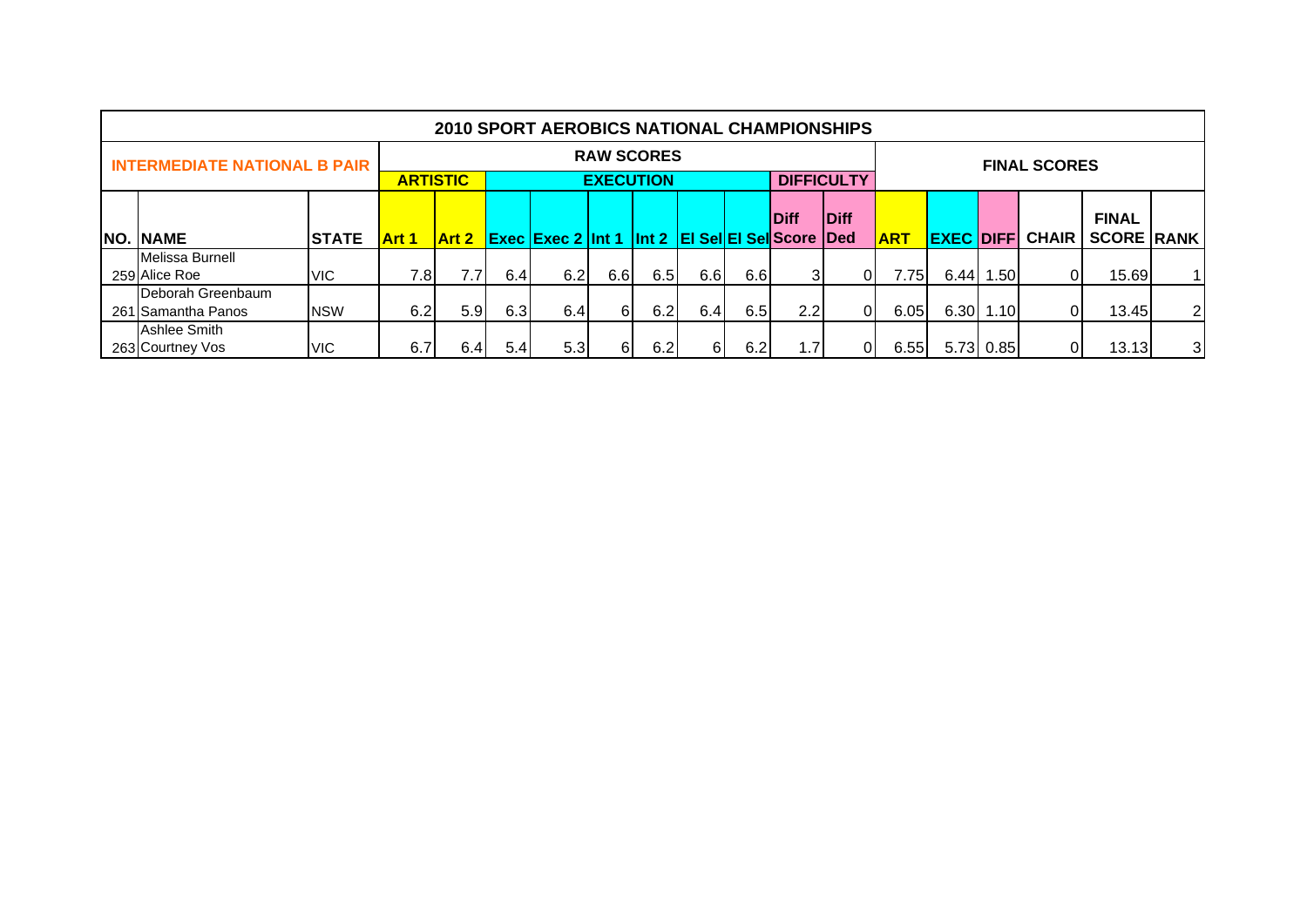|     |                    |              |                                                                                                                                                                                                               | <b>2010 SPORT AEROBICS NATIONAL CHAMPIONSHIPS</b> |     |        |                     |                   |       |      |      |  |       |             |  |  |
|-----|--------------------|--------------|---------------------------------------------------------------------------------------------------------------------------------------------------------------------------------------------------------------|---------------------------------------------------|-----|--------|---------------------|-------------------|-------|------|------|--|-------|-------------|--|--|
|     | <b>ELITE TRIO</b>  |              |                                                                                                                                                                                                               |                                                   |     |        | <b>FINAL SCORES</b> |                   |       |      |      |  |       |             |  |  |
|     |                    |              |                                                                                                                                                                                                               | <b>ARTISTIC</b>                                   |     |        |                     | <b>DIFFICULTY</b> |       |      |      |  |       |             |  |  |
| No. | <b>Name</b>        | <b>State</b> | <b>EXECUTION</b><br><b>FINAL</b><br>Diff<br><b>Diff Ded ART</b><br>$\mathsf{Exec} 2$<br><b>EXEC</b><br><b>CHAIR</b><br><b>IDIFF</b><br><b>Art 2</b><br><b>Art 1</b><br>Exec 1<br><b>SCORE</b><br><b>Score</b> |                                                   |     |        |                     |                   |       |      |      |  |       | <b>RANK</b> |  |  |
|     | <b>Emma Davies</b> |              |                                                                                                                                                                                                               |                                                   |     |        |                     |                   |       |      |      |  |       |             |  |  |
|     | Catriona Cowden    |              |                                                                                                                                                                                                               |                                                   |     |        |                     |                   |       |      |      |  |       |             |  |  |
|     | 280 Janelle Marsh  | <b>WA</b>    | 7.7                                                                                                                                                                                                           | 7.9                                               | 7.4 | $.5\,$ | 5.4                 | 0.0               | 7.801 | 7.45 | 2.70 |  | 17.95 | 1           |  |  |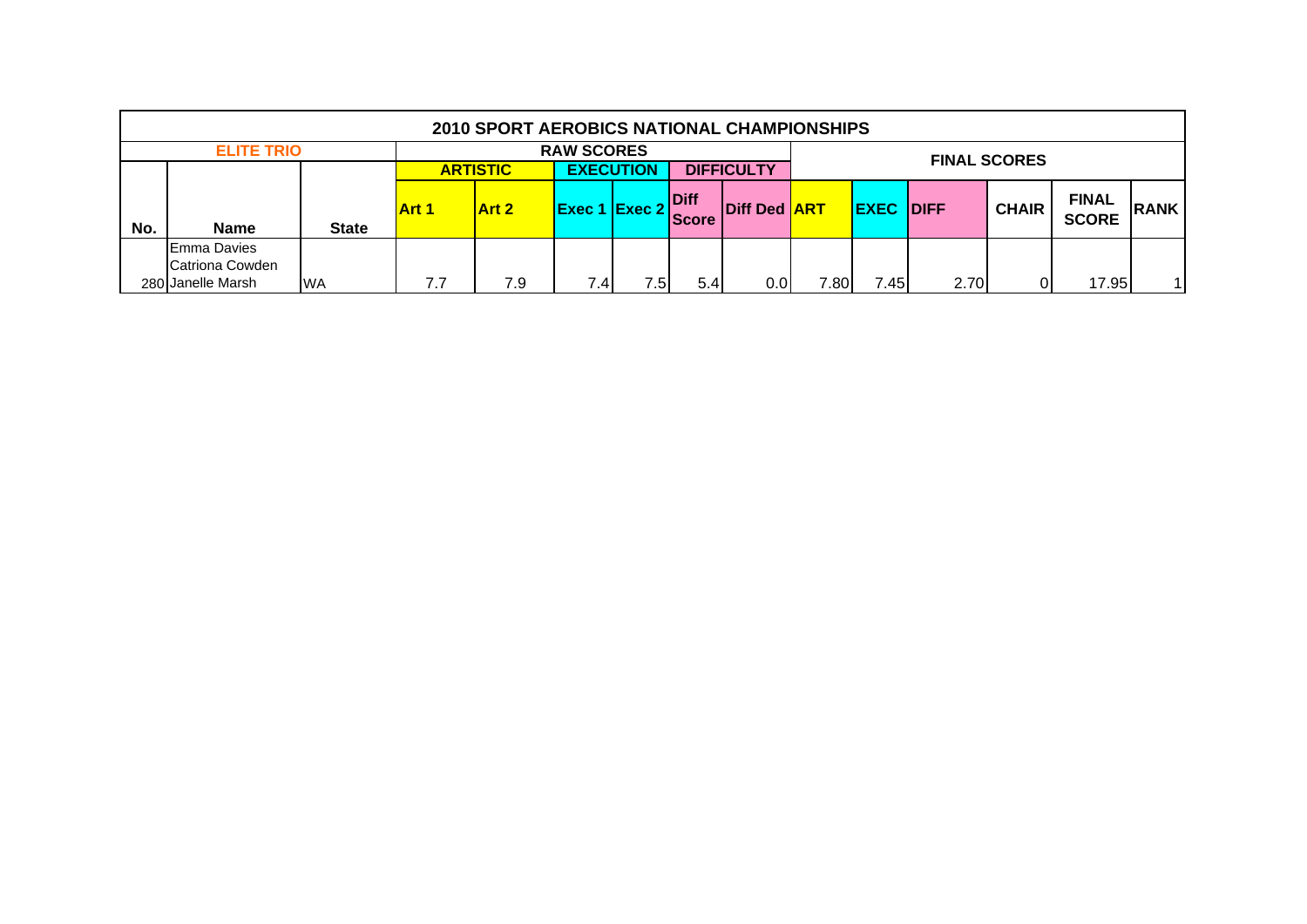|                                             |              |                 |       |     | <b>2010 SPORT AEROBICS NATIONAL CHAMPIONSHIPS</b> |                   |         |     |     |                                           |                             |            |                  |           |                     |                                   |                |
|---------------------------------------------|--------------|-----------------|-------|-----|---------------------------------------------------|-------------------|---------|-----|-----|-------------------------------------------|-----------------------------|------------|------------------|-----------|---------------------|-----------------------------------|----------------|
| <b>SENIOR NATIONAL B PAIR</b>               |              |                 |       |     |                                                   | <b>RAW SCORES</b> |         |     |     |                                           |                             |            |                  |           | <b>FINAL SCORES</b> |                                   |                |
|                                             |              | <b>ARTISTIC</b> |       |     |                                                   | <b>EXECUTION</b>  |         |     |     | <b>DIFFICULTY</b>                         |                             |            |                  |           |                     |                                   |                |
| <b>NO. NAME</b>                             | <b>STATE</b> | <b>Art 1</b>    | Art 2 |     | <b>Exec Exec 2 Int 1</b>                          |                   | $\ln 2$ |     |     | <b>Diff</b><br><b>EI Sel EI Sel Score</b> | <b>IDiff</b><br><b>IDed</b> | <b>ART</b> | <b>EXEC DIFF</b> |           | <b>CHAIR</b>        | <b>FINAL</b><br><b>SCORE RANK</b> |                |
| Chiara Ardi<br>269 Eliza Quinert            | <b>VIC</b>   | 7.9             | 7.9   | 6.5 | 6.3                                               | 6.7               | 6.7     | 6.4 | 6.4 | 2.8                                       | 0                           | 7.90       |                  | 6.49 1.40 | $\overline{0}$      | 15.79                             | 1 <sup>1</sup> |
| Christina Gioffre<br>271 Kahly Tepper       | VIC.         | 7.7             | 7.9   | 6.1 | 6.1                                               | 6.5               | 6.6     | 6.4 | 6.4 | 2.1                                       | $\mathbf{0}$                | 7.80       |                  | 6.30 1.05 | $\overline{0}$      | 15.15                             | 2              |
| Olivia D'Argent<br>267 Karren Valdez        | <b>NSW</b>   | 7.7             | 7.5   | 5.9 | 61                                                | 61                | 6.2     | 5.9 | 61  | 2.4                                       | 0                           | 7.60       |                  | 6.00 1.20 | $\overline{0}$      | 14.80                             | 3 <sub>l</sub> |
| <b>Emily Beal</b><br>279 Kaitlyn Duignan    | <b>QLD</b>   | 7.6             | 7.7   | 5.7 | 5.7                                               | 6.3               | 6.3     | 5.8 | 5.9 | 2.4                                       | $\Omega$                    | 7.65       | 5.91             | 1.20      | $\overline{0}$      | 14.76                             | $\vert$        |
| Shari James-Abel<br>277 Emily Simmons       | <b>QLD</b>   | 7.1             | 7.3   | 5.8 | 61                                                | 6.4               | 6.5     | 6   | 6.1 |                                           | 0                           | 7.20       |                  | 6.10 1.00 | 0.1                 | 14.20                             | 5 <sub>l</sub> |
| <b>Tara Marshall</b><br>275 Sarah Ratcliffe | <b>NSW</b>   | 7.1             |       | 5.8 | 5.8                                               | 6.2               | 6.1     | 6.1 | 61  | 2.2                                       | 0.                          | 7.05       |                  | 5.96 1.10 | $\overline{0}$      | 14.11                             | 6              |
| Rosalie Lord<br>273 Aimee Warrender-Sparkes | <b>VIC</b>   |                 |       | 5.5 | 5.6                                               | 6.1               | 61      | 5.9 | 5.8 | 1.7                                       | 0                           | 7.00       |                  | 5.76 0.85 | $\overline{0}$      | 13.61                             | 7 <sup>1</sup> |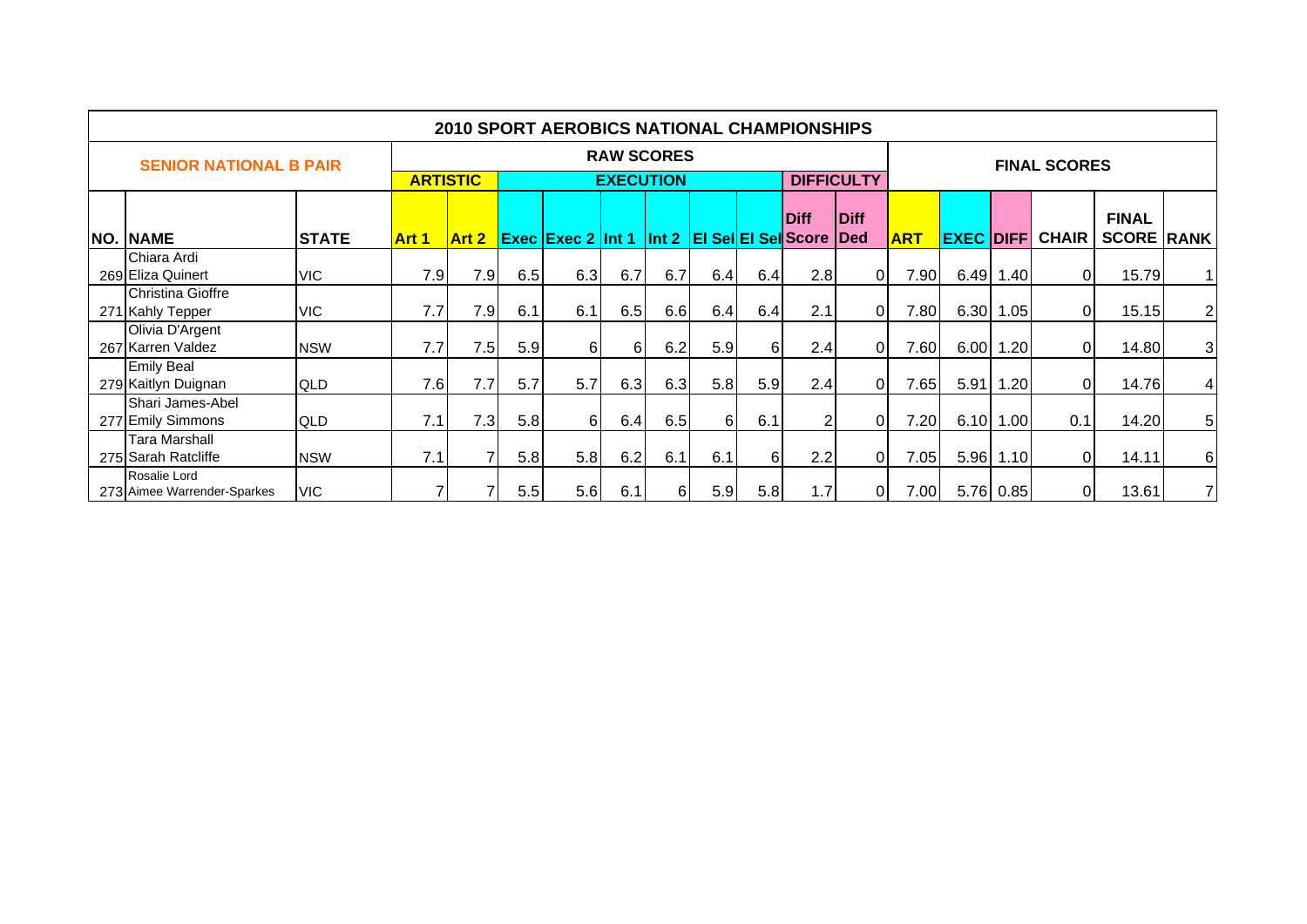|     |                           |              |              | <b>2010 SPORT AEROBICS NATIONAL CHAMPIONSHIPS</b> |                   |                  |                      |                                                                                                                   |      |      |      |                     |       |                |  |  |
|-----|---------------------------|--------------|--------------|---------------------------------------------------|-------------------|------------------|----------------------|-------------------------------------------------------------------------------------------------------------------|------|------|------|---------------------|-------|----------------|--|--|
|     | <b>AGE GROUP 1 FEMALE</b> |              |              |                                                   | <b>RAW SCORES</b> |                  |                      |                                                                                                                   |      |      |      | <b>FINAL SCORES</b> |       |                |  |  |
|     |                           |              |              | <b>ARTISTIC</b>                                   |                   | <b>EXECUTION</b> |                      | <b>DIFFICULTY</b>                                                                                                 |      |      |      |                     |       |                |  |  |
| No. | <b>Name</b>               | <b>State</b> | <b>Art 1</b> | <b>Art 2</b>                                      | Exec 1            | $\vert$ Exec 2   | Diff<br><b>Score</b> | <b>FINAL</b><br><b>IDIFF</b><br>Diff Ded <b>ART</b><br><b>EXEC</b><br><b>CHAIR</b><br><b>RANK</b><br><b>SCORE</b> |      |      |      |                     |       |                |  |  |
|     | 286 Cairo Leicester       | <b>WA</b>    | 8.4          | 8.4                                               | 8.5               | 8.3              | 2.9                  | 0.0                                                                                                               | 8.40 | 8.40 | 1.45 |                     | 18.25 |                |  |  |
|     | 290 Stephanie Keily       | <b>NSW</b>   | 8.0          | 8.0                                               | 8.3               | 8.4              | 2.7                  | 0.0                                                                                                               | 8.00 | 8.35 | 1.35 |                     | 17.70 | $\overline{2}$ |  |  |
|     | 292 Robyn Kalkhoven       | <b>VIC</b>   | 7.9          | 7.8                                               | 8.1               | 7.9              | 2.4                  | 0.0                                                                                                               | 7.85 | 8.00 | 1.20 |                     | 17.05 | 3              |  |  |
|     | 288 Charlotte Roe         | <b>VIC</b>   | 8.0          | 7.9                                               | 7.8               | 7.5              | 2.6                  | 0.0                                                                                                               | 7.95 | 7.65 | 1.30 |                     | 16.90 | $\overline{4}$ |  |  |
|     | 282 Amie Brown            | <b>QLD</b>   | 7.1          | 7.1                                               | 7.4 <sub>1</sub>  | 7.3              | 1.7                  | 0.0                                                                                                               | 7.10 | 7.35 | 0.85 |                     | 15.30 | 5              |  |  |
|     | 284 Sophie Beucker        | <b>NSW</b>   | 6.6          | 6.6                                               | 7.2               | 7.9              | 2.4                  | 0۱. ،                                                                                                             | 6.60 | 7.55 | 0.70 | 0.5                 | 14.35 | 6              |  |  |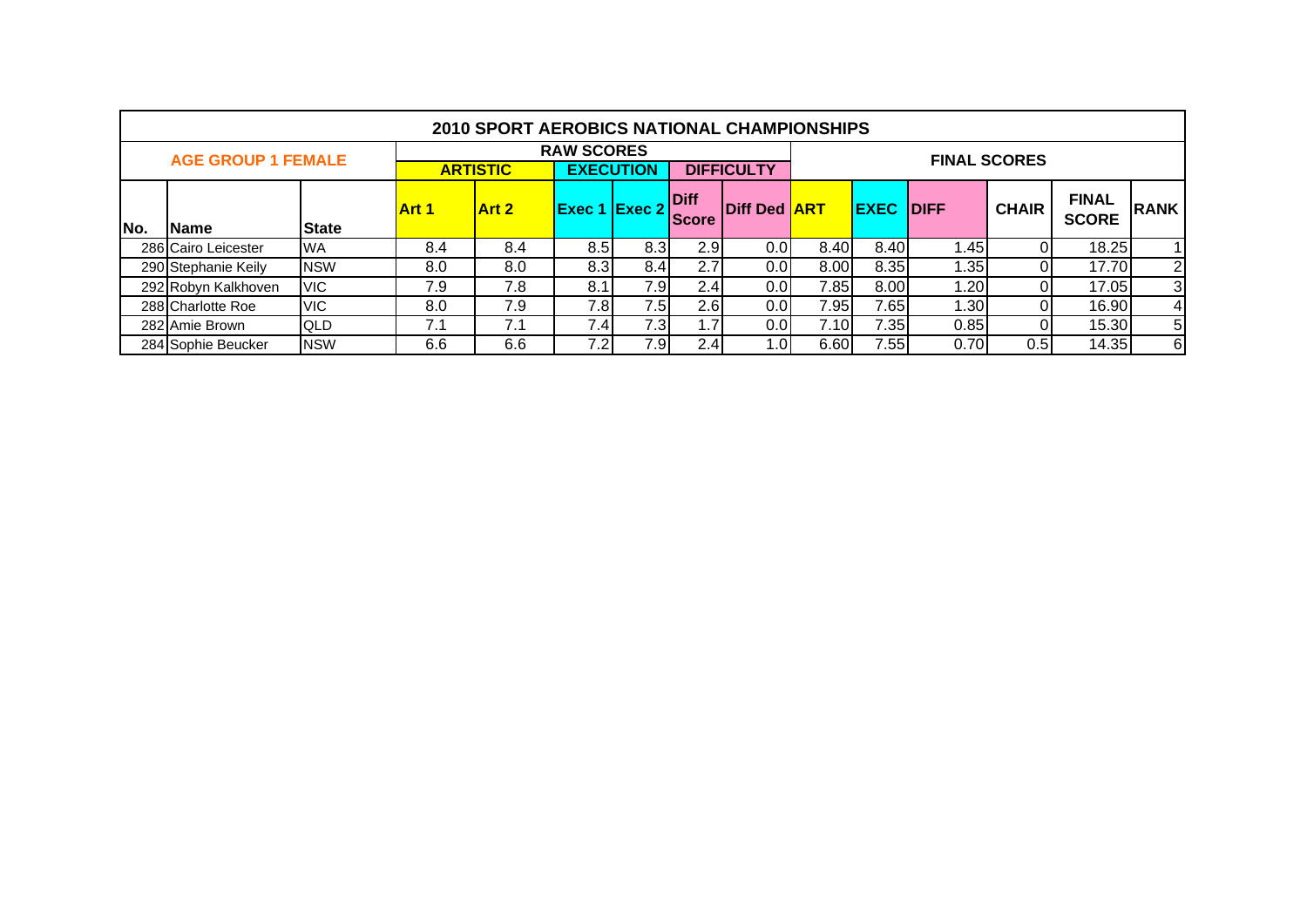|                                                                                                                                                                                                                     |                           |            |     | 2010 SPORT AEROBICS NATIONAL CHAMPIONSHIPS |                   |      |                  |         |      |      |                  |                     |                              |                |
|---------------------------------------------------------------------------------------------------------------------------------------------------------------------------------------------------------------------|---------------------------|------------|-----|--------------------------------------------|-------------------|------|------------------|---------|------|------|------------------|---------------------|------------------------------|----------------|
|                                                                                                                                                                                                                     | <b>AGE GROUP 2 FEMALE</b> |            |     |                                            | <b>RAW SCORES</b> |      |                  |         |      |      |                  | <b>FINAL SCORES</b> |                              |                |
|                                                                                                                                                                                                                     |                           |            |     |                                            |                   |      |                  |         |      |      |                  |                     |                              |                |
| <b>EXECUTION</b><br><b>DIFFICULTY</b><br><b>ARTISTIC</b><br><b>IDiff</b><br>$ $ Exec 1 $ $ Exec 2 $ $<br><b>IDiff Ded ART</b><br><b>Art 2</b><br><b>Art 1</b><br><b>Score</b><br>No.<br><b>State</b><br><b>Name</b> |                           |            |     |                                            |                   |      |                  |         |      |      | <b>EXEC DIFF</b> | <b>CHAIR</b>        | <b>FINAL</b><br><b>SCORE</b> | <b>RANK</b>    |
|                                                                                                                                                                                                                     | 296 Chelsea Carroll       | <b>WA</b>  | 8.4 | 8.4                                        | 8.6               | 8.2  | 4.2'             | 0.OI    | 8.40 | 8.40 | 2.10             |                     | 18.90                        |                |
|                                                                                                                                                                                                                     | 294 Chelsea Harris        | <b>NSW</b> | 7.8 | 7.9                                        | 8.2 <sub>1</sub>  | 8.OI | 3.3 <sub>l</sub> | $0.0\,$ | 7.85 | 8.10 | .65              |                     | 17.60                        | $\overline{2}$ |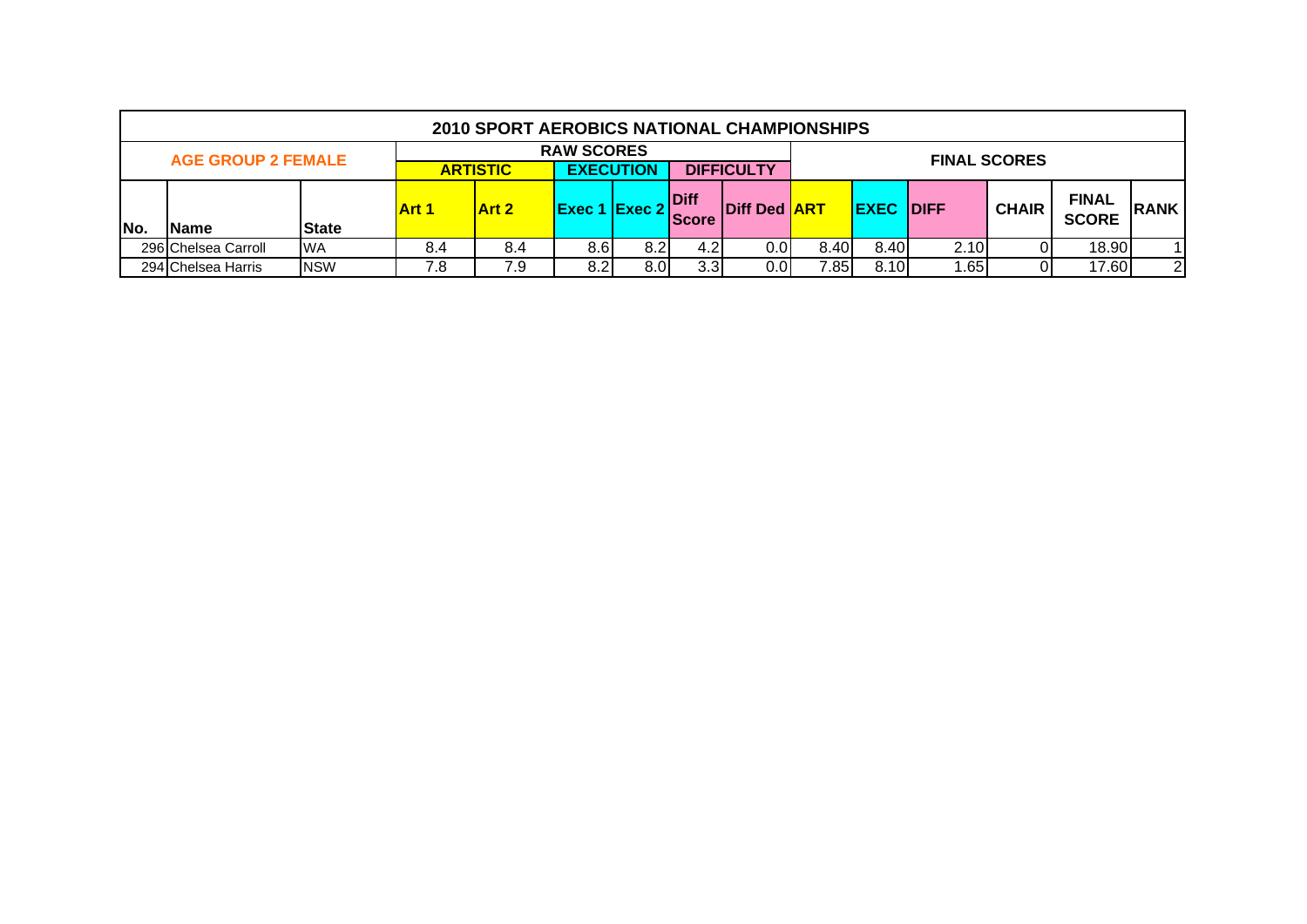|                                         |              |                 |              |     | <b>2010 SPORT AEROBICS NATIONAL CHAMPIONSHIPS</b>      |                   |     |                  |     |                  |                   |            |                  |           |                     |                   |                |
|-----------------------------------------|--------------|-----------------|--------------|-----|--------------------------------------------------------|-------------------|-----|------------------|-----|------------------|-------------------|------------|------------------|-----------|---------------------|-------------------|----------------|
| <b>ADULT NATIONAL B PAIR</b>            |              |                 |              |     |                                                        | <b>RAW SCORES</b> |     |                  |     |                  |                   |            |                  |           | <b>FINAL SCORES</b> |                   |                |
|                                         |              | <b>ARTISTIC</b> |              |     |                                                        | <b>EXECUTION</b>  |     |                  |     |                  | <b>DIFFICULTY</b> |            |                  |           |                     |                   |                |
|                                         |              |                 |              |     | <b>Diff</b>                                            | <b>IDiff</b>      |     |                  |     |                  | <b>FINAL</b>      |            |                  |           |                     |                   |                |
| <b>NO. NAME</b>                         | <b>STATE</b> | Art 1           | <b>Art 2</b> |     | <b>Exec Exec 2 Int 1 Int 2 EI SellEI SellScore Ded</b> |                   |     |                  |     |                  |                   | <b>ART</b> | <b>EXEC DIFF</b> |           | <b>CHAIR</b>        | <b>SCORE RANK</b> |                |
| Michelle Godber<br>283 Suzi Price       | <b>WA</b>    | 8.1             | 8.4          | 7.4 | 7.1                                                    | 6.6               | 6.6 | 6.8              | 6.8 | 3.11             | 01                | 8.25       | $6.97$   1       | 1.551     | 01                  | 16.77             | 11             |
| Ashleigh Donovan<br>285 Renee Doolan    | <b>NSW</b>   |                 |              | 61  | 5.8                                                    | 6.1               | 6.2 | 6.2              | 6.2 | $\overline{2}$   | Οl                | 7.00       |                  | 6.04 1.00 | 01                  | 14.04             | $\overline{2}$ |
| Alice Stooke<br>287 Jade Darrington     | VIC.         | 6.6             | 6.6          | 5.9 | 61                                                     | 61                | 6.1 | 6.3              | 6.2 | 1.4              | 01                | 6.60       |                  | 6.04 0.70 | ΟI                  | 13.34             | $\overline{3}$ |
| Laura Pemberton<br>281 Karina Pemberton | <b>NSW</b>   | 6.7             | 6.6          | 5.2 | 5.1                                                    | 5.9 <sub>1</sub>  | 5.8 | 5.5 <sub>1</sub> | 5.4 | $\overline{8}$ . | 01                | 6.65       |                  | 5.42 0.90 | 01                  | 12.97             | $\overline{4}$ |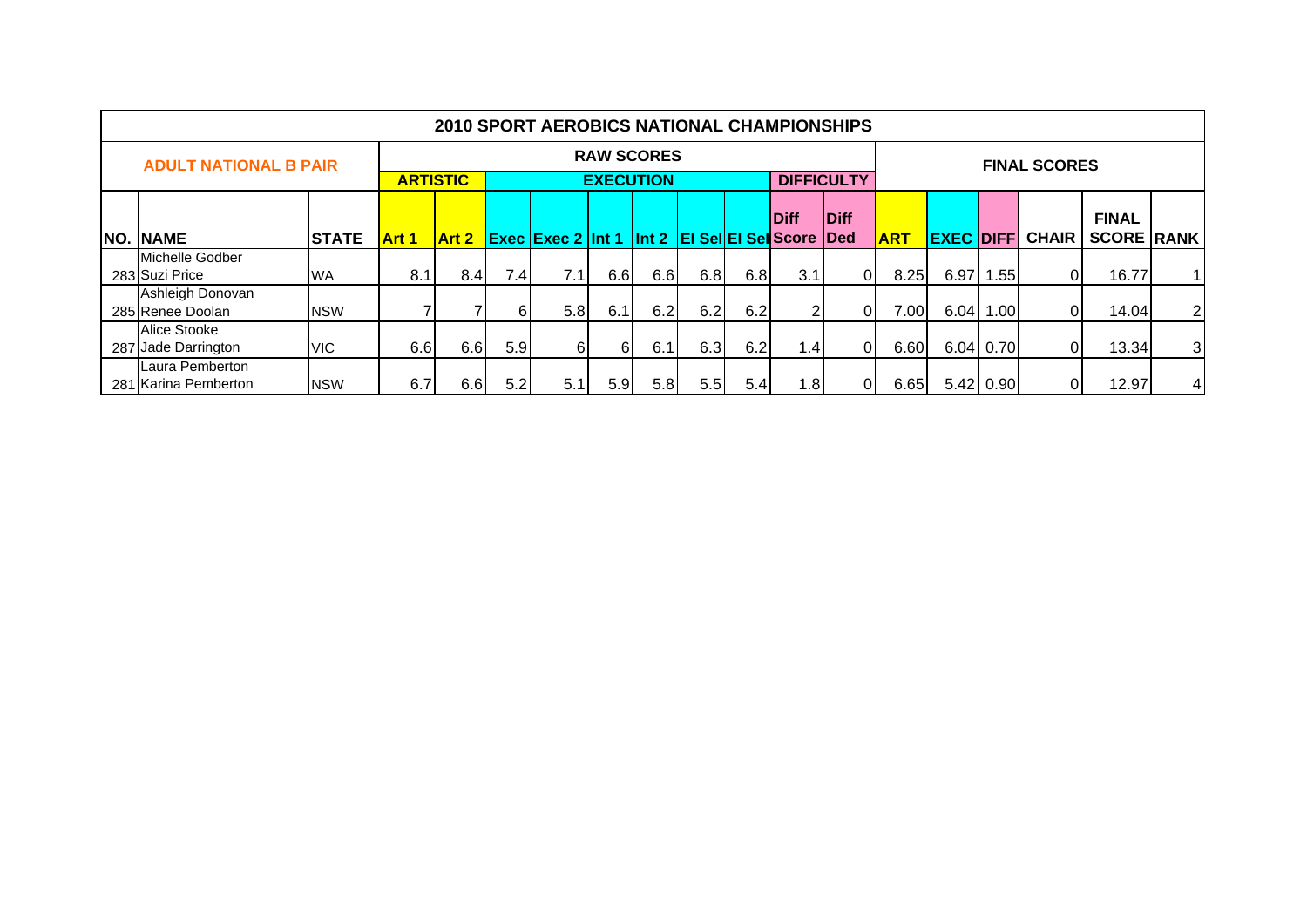|     |                         |              |       | 2010 SPORT AEROBICS NATIONAL CHAMPIONSHIPS |                      |                  |                             |                     |      |                  |      |                     |                              |             |
|-----|-------------------------|--------------|-------|--------------------------------------------|----------------------|------------------|-----------------------------|---------------------|------|------------------|------|---------------------|------------------------------|-------------|
|     | <b>AGE GROUP 2 MALE</b> |              |       |                                            | <b>RAW SCORES</b>    |                  |                             |                     |      |                  |      | <b>FINAL SCORES</b> |                              |             |
|     |                         |              |       | <b>ARTISTIC</b>                            |                      | <b>EXECUTION</b> |                             | <b>DIFFICULTY</b>   |      |                  |      |                     |                              |             |
| No. | <b>Name</b>             | <b>State</b> | Art 1 | <b>Art 2</b>                               | <b>Exec 1 Exec 2</b> |                  | <b>Diff</b><br><b>Score</b> | Diff Ded <b>ART</b> |      | <b>EXEC DIFF</b> |      | <b>CHAIR</b>        | <b>FINAL</b><br><b>SCORE</b> | <b>RANK</b> |
|     | 298 Kenji Fujihara      | <b>VIC</b>   | 6.2   | 6.3                                        | 6.9                  | 6.6              | 3.2                         | .01                 | 6.25 | 6.75             | 1.10 |                     | 14.10                        |             |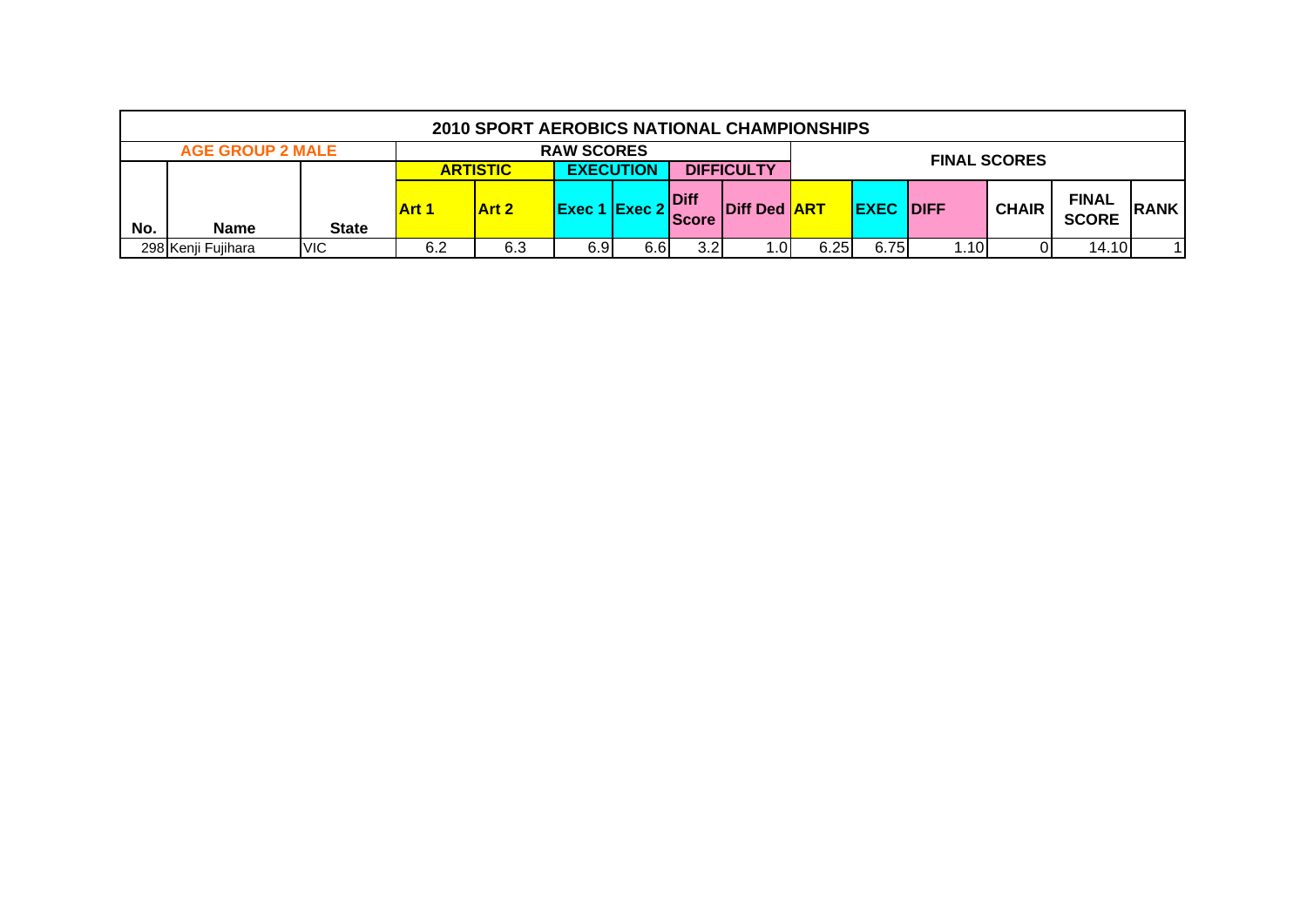|     |                                                                                                    |              |              | <b>2010 SPORT AEROBICS NATIONAL CHAMPIONSHIPS</b> |                           |     |                      |                     |      |             |              |                     |                              |                |
|-----|----------------------------------------------------------------------------------------------------|--------------|--------------|---------------------------------------------------|---------------------------|-----|----------------------|---------------------|------|-------------|--------------|---------------------|------------------------------|----------------|
|     | <b>RAW SCORES</b><br><b>ELITE PAIR</b><br><b>EXECUTION</b><br><b>DIFFICULTY</b><br><b>ARTISTIC</b> |              |              |                                                   |                           |     |                      |                     |      |             |              | <b>FINAL SCORES</b> |                              |                |
| No. | Name                                                                                               | <b>State</b> | <b>Art 1</b> | <b>Art 2</b>                                      | $ $ Exec 1 $ $ Exec 2 $ $ |     | Diff<br><b>Score</b> | <b>Diff Ded ART</b> |      | <b>EXEC</b> | <b>IDIFF</b> | <b>CHAIR</b>        | <b>FINAL</b><br><b>SCORE</b> | <b>RANK</b>    |
|     | <b>Emma Davies</b><br>302 Samantha Rowney                                                          | <b>WA</b>    | 7.3          | 7.7                                               | 8.4                       | 8.1 | 4.0                  | 0.0                 | 7.50 | 8.25        | 2.00         |                     | 17.75                        |                |
|     | Samantha Shelton<br>300 Jessica Baker                                                              | <b>VIC</b>   | 6.6          | 6.5                                               | 7.3                       | /5  | 2.9                  | 0.0                 | 6.55 | 7.40        | 1.45         |                     | 14.40                        | $\overline{2}$ |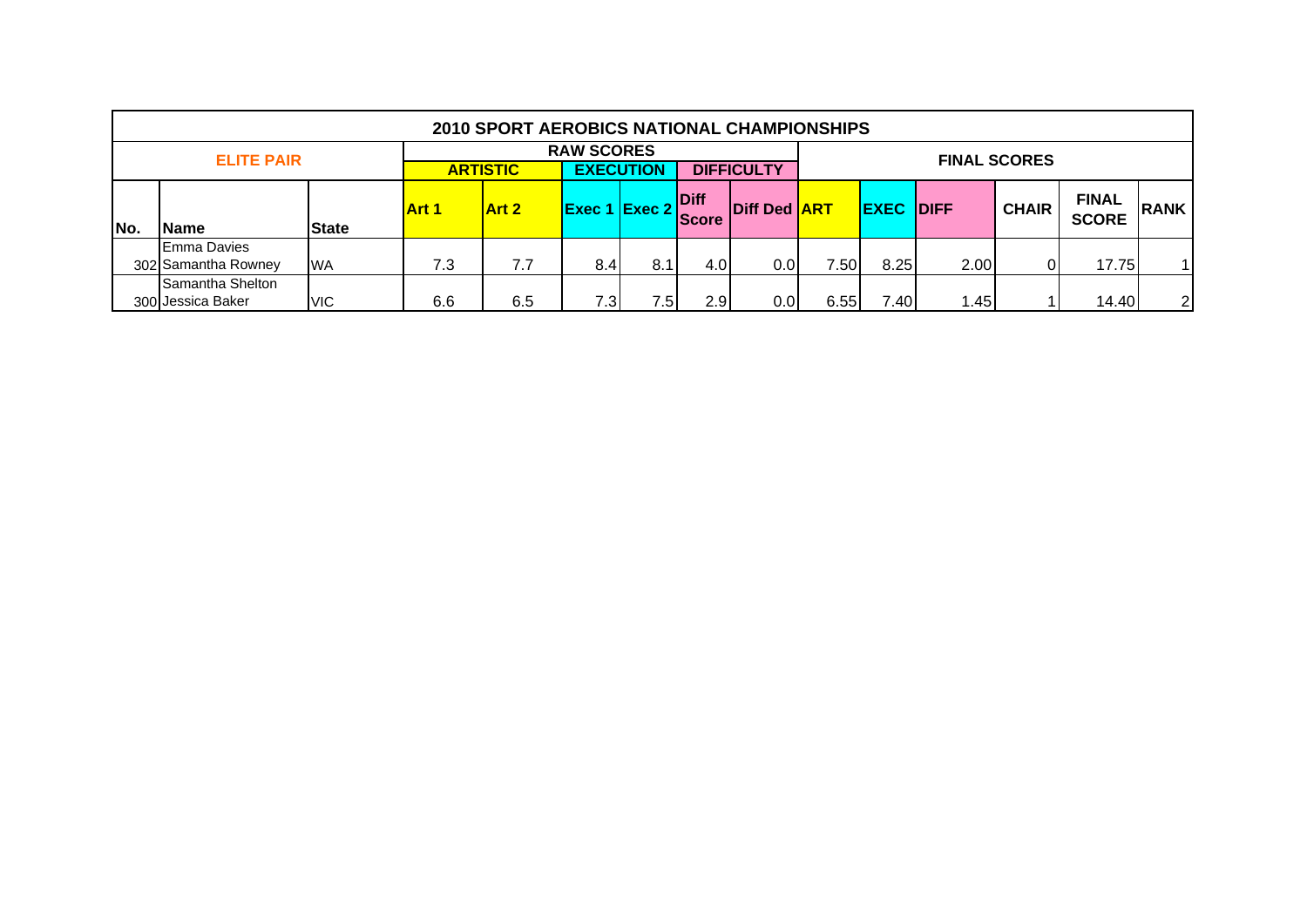|  | <b>2010 SPORT AEROBICS NATIONAL CHAMPIONSHIPS</b>          |                   |                                     |       |     |                                              |      |      |  |      |                          |      |                     |       |     |                        |                              |             |
|--|------------------------------------------------------------|-------------------|-------------------------------------|-------|-----|----------------------------------------------|------|------|--|------|--------------------------|------|---------------------|-------|-----|------------------------|------------------------------|-------------|
|  | <b>SENIOR NATIONAL B TEAM</b>                              | <b>RAW SCORES</b> |                                     |       |     |                                              |      |      |  |      |                          |      | <b>FINAL SCORES</b> |       |     |                        |                              |             |
|  |                                                            |                   | <b>ARTISTIC</b><br><b>EXECUTION</b> |       |     |                                              |      |      |  |      | <b>DIFFICULTY</b>        |      |                     |       |     |                        |                              |             |
|  | <b>NO. NAME</b>                                            | <b>STATE</b>      | <b>Art 1</b>                        |       |     | Art 2 Exec Exec 2 Int 1 Int 2 EI Sel EI Sell |      |      |  |      | Diff<br><b>Score Ded</b> | Diff | <b>ART</b>          |       |     | <b>EXEC DIFF CHAIR</b> | <b>FINAL</b><br><b>SCORE</b> | <b>RANK</b> |
|  | Rose Falkai<br><b>Holly Gniadek</b><br>293 Georgia Goddard | <b>ISA</b>        | 81                                  | 0.801 | 7.1 |                                              | 7.41 | 7.4' |  | 7.2I | 2.11                     | 01   | 7.90                | 7.18I | .05 | 01                     | 16.13                        | 11          |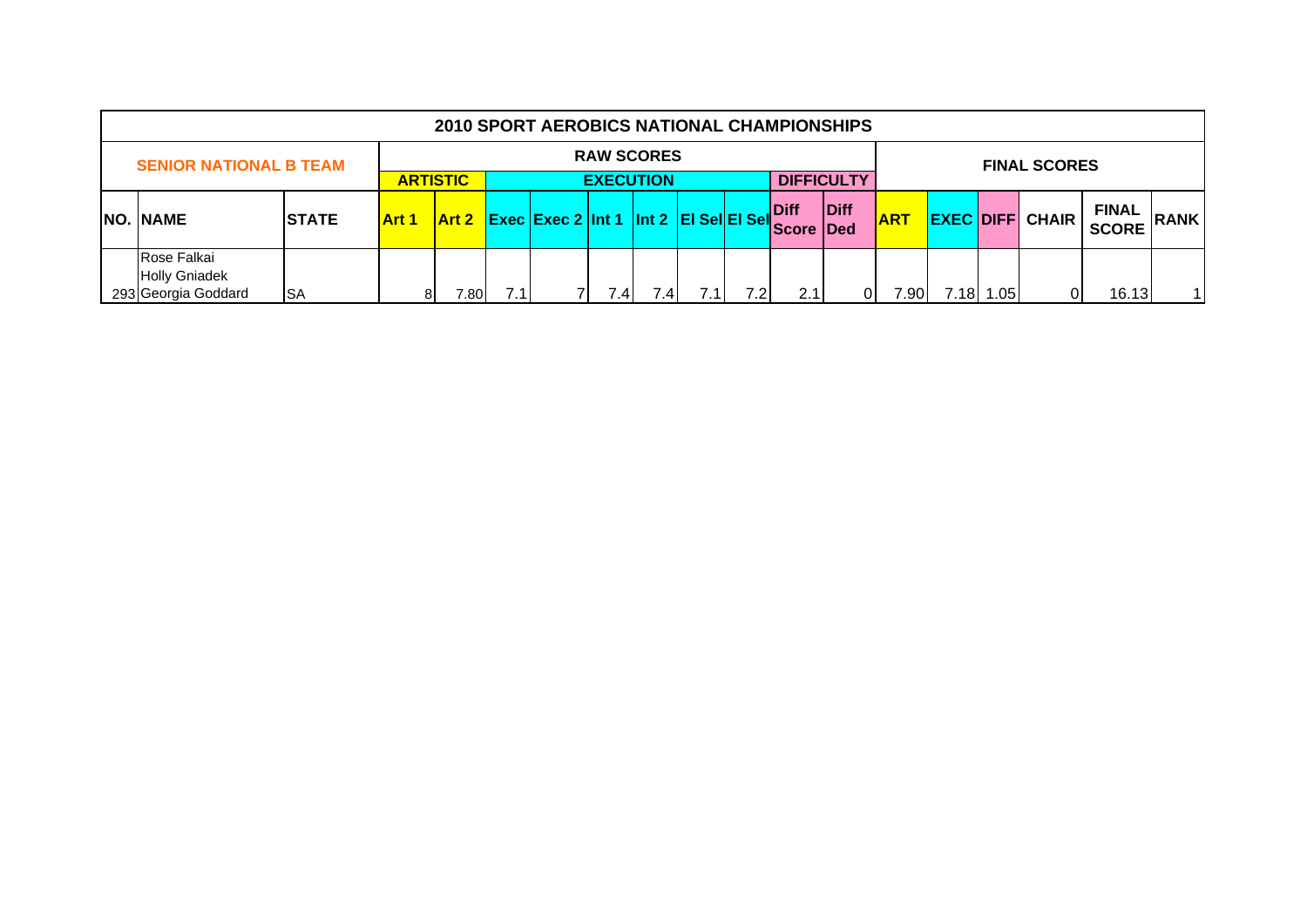|     | <b>2010 SPORT AEROBICS NATIONAL CHAMPIONSHIPS</b> |                 |              |                   |                      |      |                      |                     |      |                  |       |              |                              |                 |  |  |  |
|-----|---------------------------------------------------|-----------------|--------------|-------------------|----------------------|------|----------------------|---------------------|------|------------------|-------|--------------|------------------------------|-----------------|--|--|--|
|     | <b>ELITE FEMALE</b>                               |                 |              | <b>RAW SCORES</b> |                      |      | <b>FINAL SCORES</b>  |                     |      |                  |       |              |                              |                 |  |  |  |
|     |                                                   | <b>ARTISTIC</b> |              | <b>EXECUTION</b>  |                      |      | <b>DIFFICULTY</b>    |                     |      |                  |       |              |                              |                 |  |  |  |
| No. | Name                                              | <b>State</b>    | <b>Art 1</b> | <b>Art 2</b>      | <b>Exec 1 Exec 2</b> |      | Diff<br><b>Score</b> | Diff Ded <b>ART</b> |      | <b>EXEC DIFF</b> |       | <b>CHAIR</b> | <b>FINAL</b><br><b>SCORE</b> | <b>RANK</b>     |  |  |  |
|     |                                                   |                 |              |                   |                      |      | 5.7                  |                     | 8.35 | 8.35             |       |              | 19.55                        |                 |  |  |  |
|     | 304 Zoe Tisdale                                   | <b>WA</b>       | 8.4          | 8.3               | 8.6                  | 8.1  |                      | 0.0                 |      |                  | 2.85  |              |                              |                 |  |  |  |
|     | 306 Samantha Elkington                            | <b>WA</b>       | 8.5          | 8.5               | 8.3                  | 8.3  | 5.3                  | 0.01                | 8.50 | 8.30             | 2.65  |              | 19.45                        | $\mathbf{2}$    |  |  |  |
|     | 308 Nicole Courtie                                | <b>QLD</b>      | 7.8          | 7.8               | 7.5I                 | 8.0  | 5.0 <sub>1</sub>     | 0.01                | 7.80 | 7.75             | 2.50  |              | 18.05                        | $\overline{3}$  |  |  |  |
|     | 314 Janelle Marsh                                 | <b>WA</b>       | 7.4          | 7.3               | 8.0 <sub>l</sub>     | 7.7  | 4.7                  | 0.01                | 7.35 | 7.85             | 2.35  |              | 17.55                        | $\vert 4 \vert$ |  |  |  |
|     | 310 Melissa Mason                                 | <b>VIC</b>      | 7.3          | 7.0               | 7.8                  | 7.7  | 4.8                  | 0.0                 | 7.15 | 7.75             | 2.40  | $\Omega$     | 17.30                        | 5 <sub>l</sub>  |  |  |  |
|     | 312 Koby Moore                                    | <b>NSW</b>      | 7.5          | 7.5               | 8.2                  | 7.9  | 3.2                  | 1.OI                | 7.50 | 8.05             | 1.10  | 0.5          | 16.15                        | $6 \mid$        |  |  |  |
|     | 316 Jessica Baker                                 | <b>VIC</b>      | 6.5          | 6.6               | 7.6I                 | 7.6I | 3.6                  | 0.01                | 6.55 | 7.60             | l.80l | 0.2          | 15.75                        | 71              |  |  |  |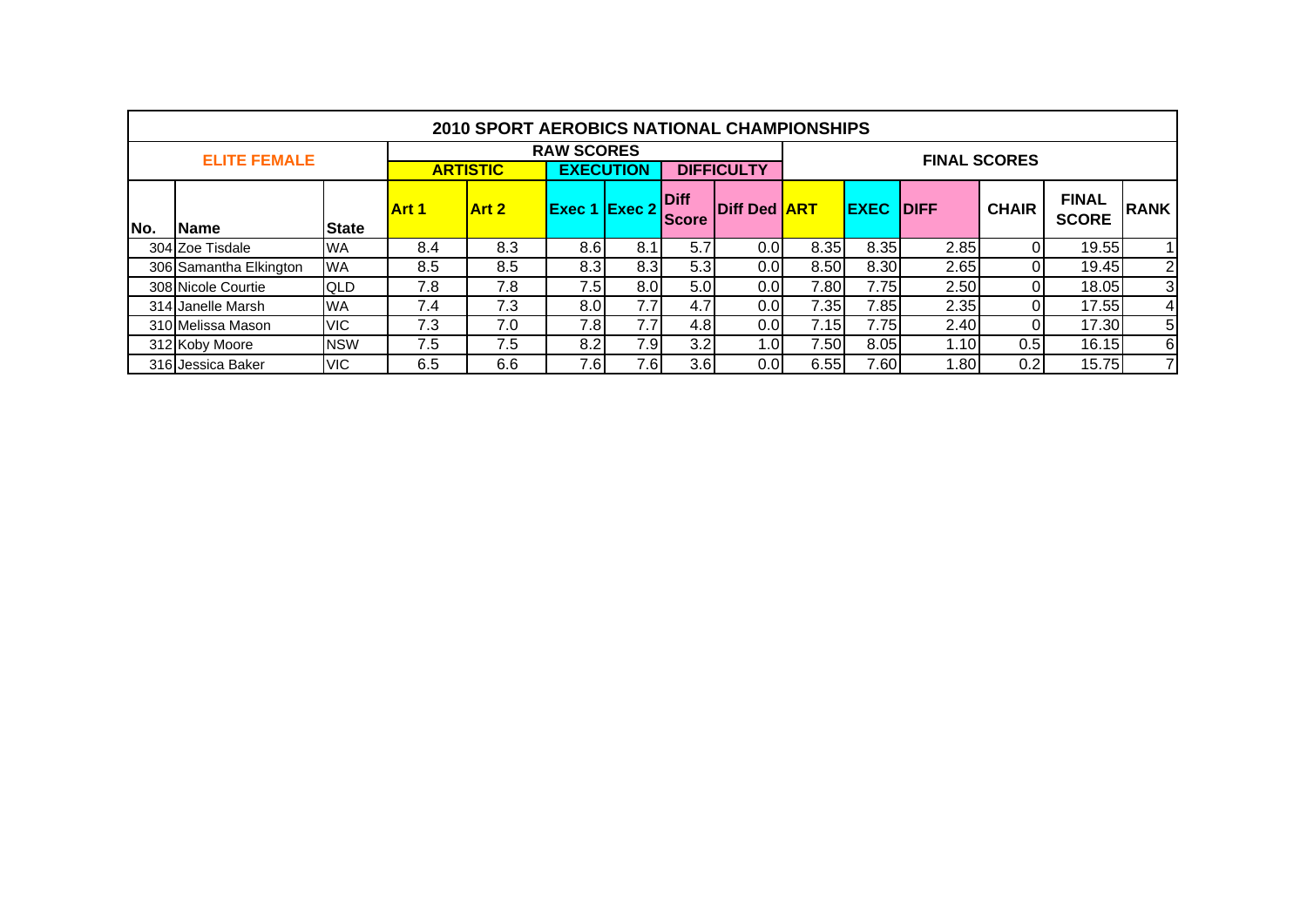|                                 | <b>2010 SPORT AEROBICS NATIONAL CHAMPIONSHIPS</b> |              |       |                                     |      |                          |                   |                     |                  |     |                                   |                   |            |                   |             |              |                   |                 |
|---------------------------------|---------------------------------------------------|--------------|-------|-------------------------------------|------|--------------------------|-------------------|---------------------|------------------|-----|-----------------------------------|-------------------|------------|-------------------|-------------|--------------|-------------------|-----------------|
| <b>SENIOR NATIONAL A FEMALE</b> |                                                   |              |       |                                     |      |                          | <b>RAW SCORES</b> | <b>FINAL SCORES</b> |                  |     |                                   |                   |            |                   |             |              |                   |                 |
|                                 |                                                   |              |       | <b>ARTISTIC</b><br><b>EXECUTION</b> |      |                          |                   |                     |                  |     |                                   | <b>DIFFICULTY</b> |            |                   |             |              |                   |                 |
|                                 |                                                   |              |       |                                     |      |                          |                   |                     |                  |     | <b>Diff</b>                       | <b>IDiff</b>      |            |                   |             |              | <b>FINAL</b>      |                 |
|                                 | <b>NO. NAME</b>                                   | <b>STATE</b> | Art 1 | <b>Art 2</b>                        |      | <b>Exec Exec 2 Int 1</b> |                   |                     |                  |     | Int 2   El Sel El Sel Score   Ded |                   | <b>ART</b> | <b>EXEC DIFFI</b> |             | <b>CHAIR</b> | <b>SCORE RANK</b> |                 |
|                                 | 301 Annabel Muttdon                               | VIC.         | 8.2   | 8.3                                 | 6.8  | 6.6                      | 6.5               | 6.4                 | 6.7              | 6.6 | 4.6                               |                   | 8.25       |                   | $6.62$ 2.30 |              | 17.17             | <u>1</u>        |
|                                 | 303 Krichelle Gilmour                             | QLD          | 8.3   | 8.2                                 | 6.8  | 6.7                      | 6.6               | 6.6                 | 6.7              | 6.6 | 4.2                               | 01                | 8.25       |                   | 6.69 2.10   | 0.1          | 16.94             | $\overline{2}$  |
|                                 | 315 Lauren Cameron                                | QLD          | 8.1   | 8.1                                 | 6.9  | 6.9                      | 6.6               | 6.6                 | 6.7              | 6.6 | 2.8                               | ΟI                | 8.10       | 6.76              | 1.40        | 01           | 16.26             | $\overline{3}$  |
|                                 | 307 Gemma Pantalone                               | <b>NSW</b>   | 7.2   | 7.1                                 | 6.6  | 6.5                      | 6.6               | 6.6                 | 6.5              | 6.5 | 4.3                               | ΩI                | 7.15       |                   | 6.56 2.15   | 01           | 15.86             | $\vert 4 \vert$ |
|                                 | 313 Bliss Amy                                     | <b>VIC</b>   | 7.6   | 7.70I                               | 6.3  | 6.2                      | 6.5               | 6.5                 | 6.3              | 6.3 | 3.4                               | ΟI                | 7.65       |                   | 6.34 1.70   | 01           | 15.69             | 5 <sub>1</sub>  |
|                                 | 311 Tarnequa Smart                                | <b>NSW</b>   | 7.8   | 7.6                                 | 6.8  | 6.6                      | 6.5               | 6.5                 | 6.8              | 6.5 | $\overline{2}$                    | ΩI                | 7.70       | 6.63              | 1.00        | 01           | 15.33             | 6 <sup>1</sup>  |
|                                 | 297 Jessica Hooke                                 | <b>NSW</b>   |       | 7.2 <sub>1</sub>                    | 6.5  | 6.3                      | 6.1               | 6.6                 | 6I               | 6.1 | 3.7                               | ΩI                | 7.10       | 6.32              | 1.85        | ٥ı           | 15.27             | 71              |
|                                 | 309 Rheece Campbell                               | <b>VIC</b>   | 6.8   | 6.7                                 | 5.8I | 5.7                      | 61                | 61                  | 5.9 <sub>l</sub> | 61  | 2.1                               | 01                | 6.75       | 5.87              | 1.05        | ٥ı           | 13.67             | 8               |